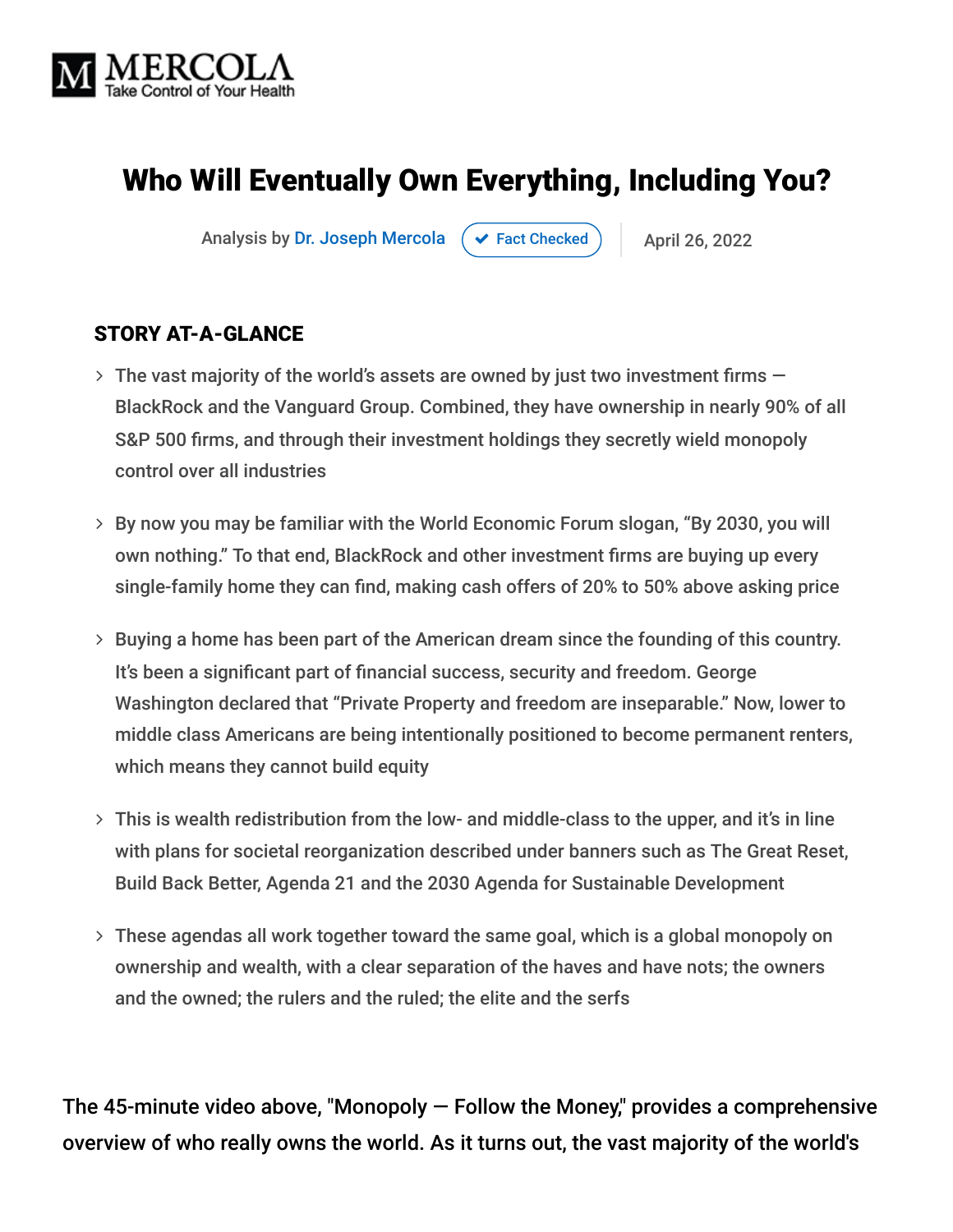assets are owned by just two investment firms — BlackRock and the Vanguard Group.

Combined, they have ownership in nearly 90% of all S&P 500 firms,<sup>1</sup> and through their investment holdings they secretly wield monopoly control over all industries. In short, the idea that there is competition in the marketplace is a clever illusion.

## BlackRock Is Buying Up Homes

By now you may be familiar with the World Economic Forum slogan, "By 2030, you will own nothing." To that end, BlackRock and other investment firms are currently buying up every single-family home they can find, making cash offers of 20% to 50% above-asking price. 2

Depending on where you live, you may have noticed that homes are selling within hours of being listed, making house hunting nearly impossible. Home buyers in my home state of Florida are certainly experiencing this phenomenon.

Investment firms are also buying up entire neighborhoods. As just one example, a 124 home neighborhood in Conroe, Texas, was bought for \$32 million — 20% above listing by Fundrise LLC, a real estate crowdfunding company, which then turned around and made all the homes into single-family rentals (SFRs). 3

According to investment experts, SFRs are "exceptionally attractive investment assets," and this is one aspect driving the trend. Demographic changes such as millennials starting families and affordability constraints are also said to be driving factors.<sup>4</sup> But that really does not fully explain what's happening.

## The War Against Private Property

Buying a home has been part of the American dream since the founding of this country. It's been a significant part of financial success and security. Now, lower to middle class Americans are being intentionally positioned to become permanent renters, which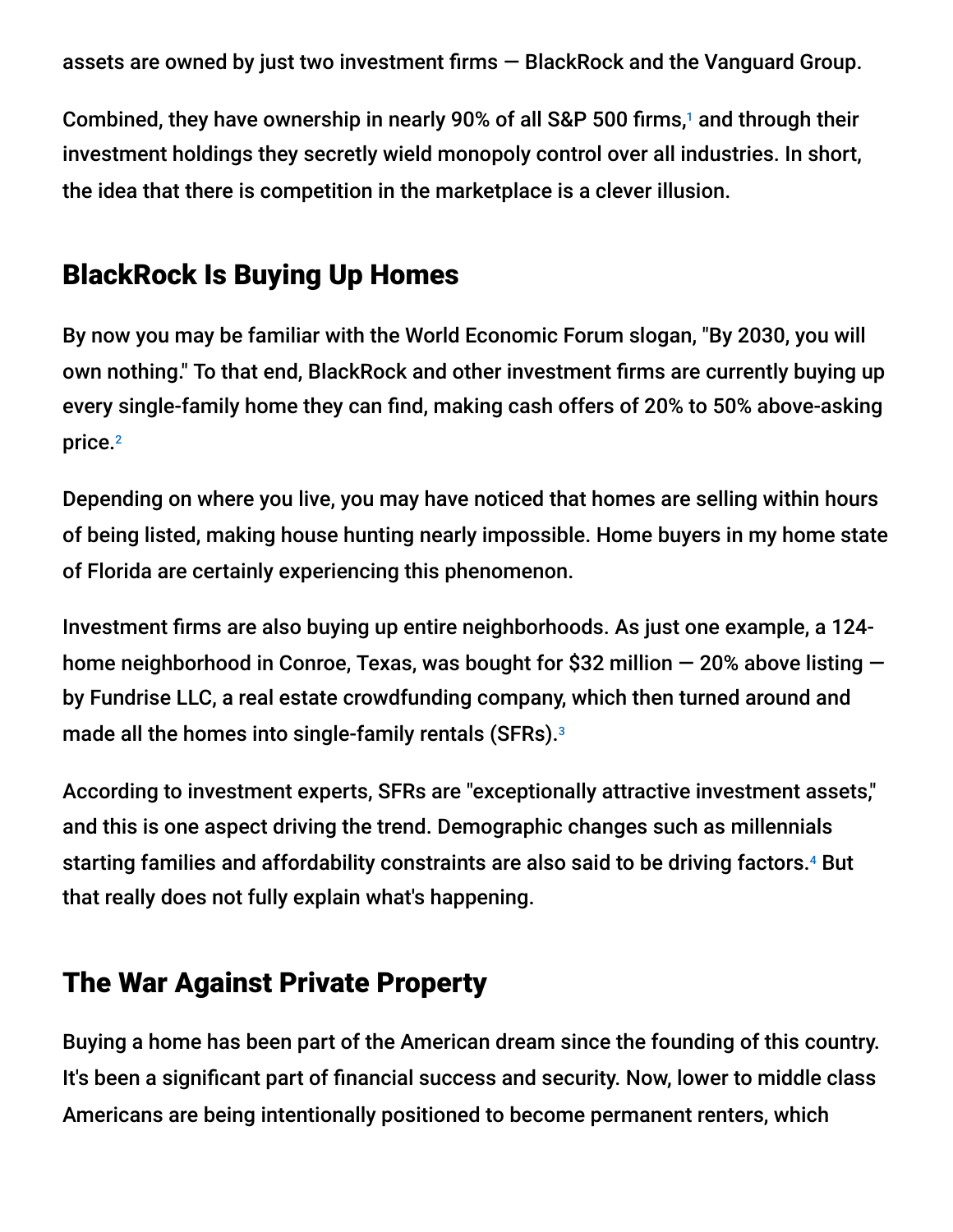means they cannot build equity. Their ability to purchase a home, even if they can afford it, is being stripped from them by companies that can outbid them with cash offers.

In a recent episode of "60 Minutes" (above), Lesley Stahl actually did a good job exposing why home prices are going through the roof. It's not just that these investment companies can snap up homes with the click of a button, but they're also artificially driving up prices of both homes and rents.

For example, rents in Jacksonville, Florida, rose an average of 31% in 2021, and Austin, Texas, saw rents jump by 40%. The reason appears to be twofold: We're not building enough housing, and what is being built is being bought by corporate landlords at above-market prices.

Corporate real estate investors don't even look at the homes they're bidding on, and typically waive inspections. The home can be in any shape and sell within hours. As Stahl notes, "this puts first-time home buyers at a serious disadvantage," as they have many hoops to jump through before they can secure a loan and close the deal.

Government estimates we're currently 4 million homes short, and that shortage continues to grow. One real estate investment firm interviewed by Stahl states that they list, on average, 200 to 300 homes for rent each week, and receive 10,000 leasing inquiries weekly.

## Not-So-Hidden Wealth Redistribution

As noted in a tweet by Cultural Husbandry: 5

*"This is wealth redistribution, and it ain't rich people's wealth that is getting redistributed. It's normal American middle class, salt of the earth wealth heading into the hands of the world's most powerful entities and individuals. The traditional financial vehicle [is] gone forever.*

*Home equity is the main financial element that middle class families use to build wealth, and BlackRock, a federal reserve funded financial institution is*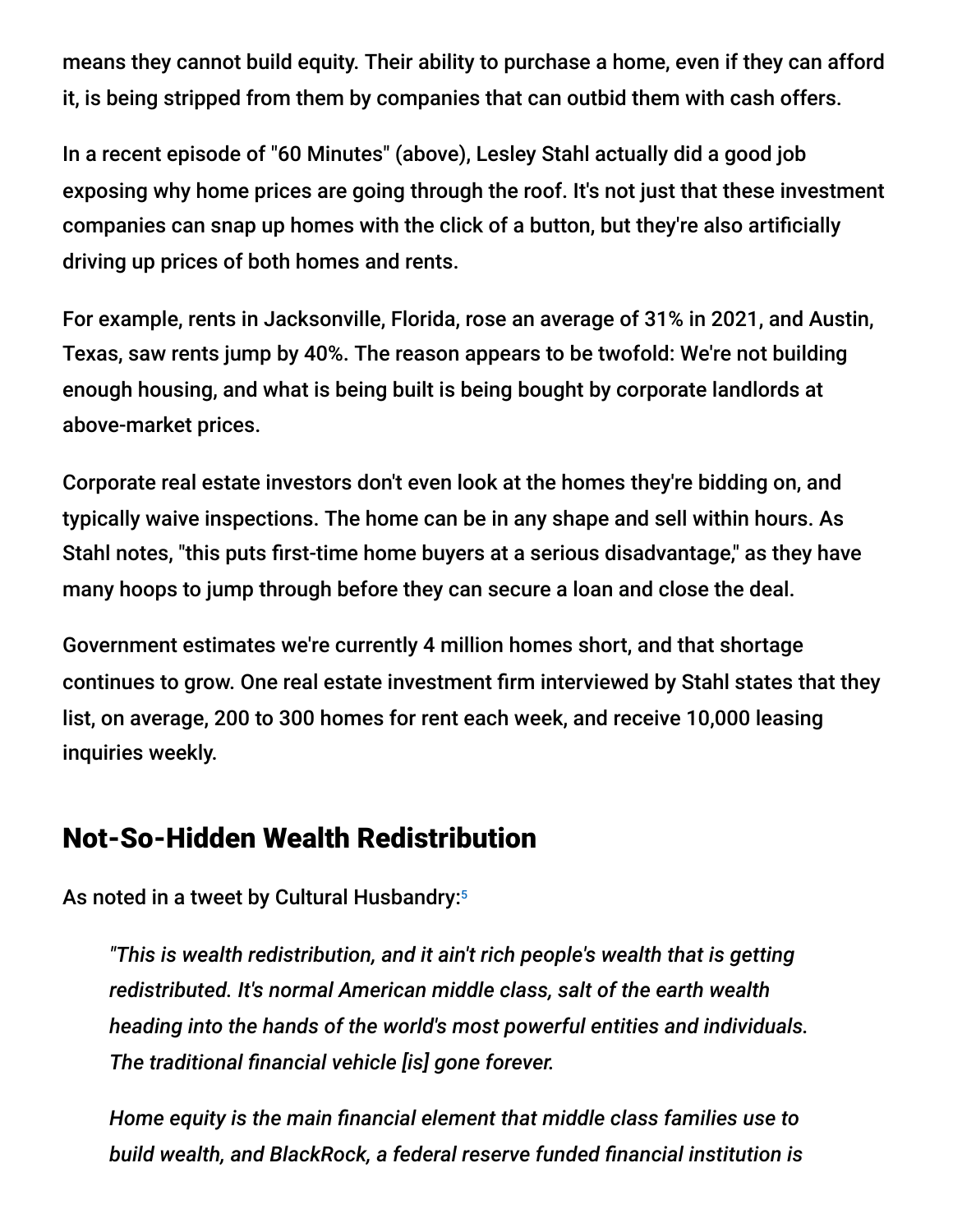*buying up all the houses to make sure that young families can't build wealth ... This is a fundamental reorganization of society."*

Indeed, and it's right in line with plans for societal reorganization described under banners such as The Great Reset, Build Back Better, Agenda 21 and the 2030 Agenda for Sustainable Development (see videos below).<sup>6,7</sup>

These agendas all work together toward the same goal, which is a global monopoly on ownership and wealth, with a clear separation of the haves and have nots; the owners and the owned; the rulers and the ruled; the elite and the serfs.

## 'Sustainable Development' Agenda Is a Plan to Enslave You

The war against private property goes back decades. In 1976, during the first United Nations' Conference on Human Settlements, called Habitat 1,<sup>8</sup> the U.N. stated, in Item 10: 9

*"Land ... cannot be treated as an ordinary asset, controlled by individuals and subject to the pressures and inefficiencies of the market. Private land ownership is also a principal instrument of accumulation and concentration of wealth and therefore contributes to social injustice; if unchecked, it may become a major obstacle in the planning and implementation of development schemes. Public control of land use Is therefore indispensable."*

The idea, apparently, is that private investment firms like Vanguard and BlackRock can prevent social injustice by buying up all private property and renting it out. This way, no one (except their investors) can build wealth.

# **16 Private Property and freedom are inseparable.** ~ **George Washington"**

This is what "equity" is all about, and it has nothing to do with equality. "Social equity" is incredibly unfair, as it strips those with talent and drive of the ability to make something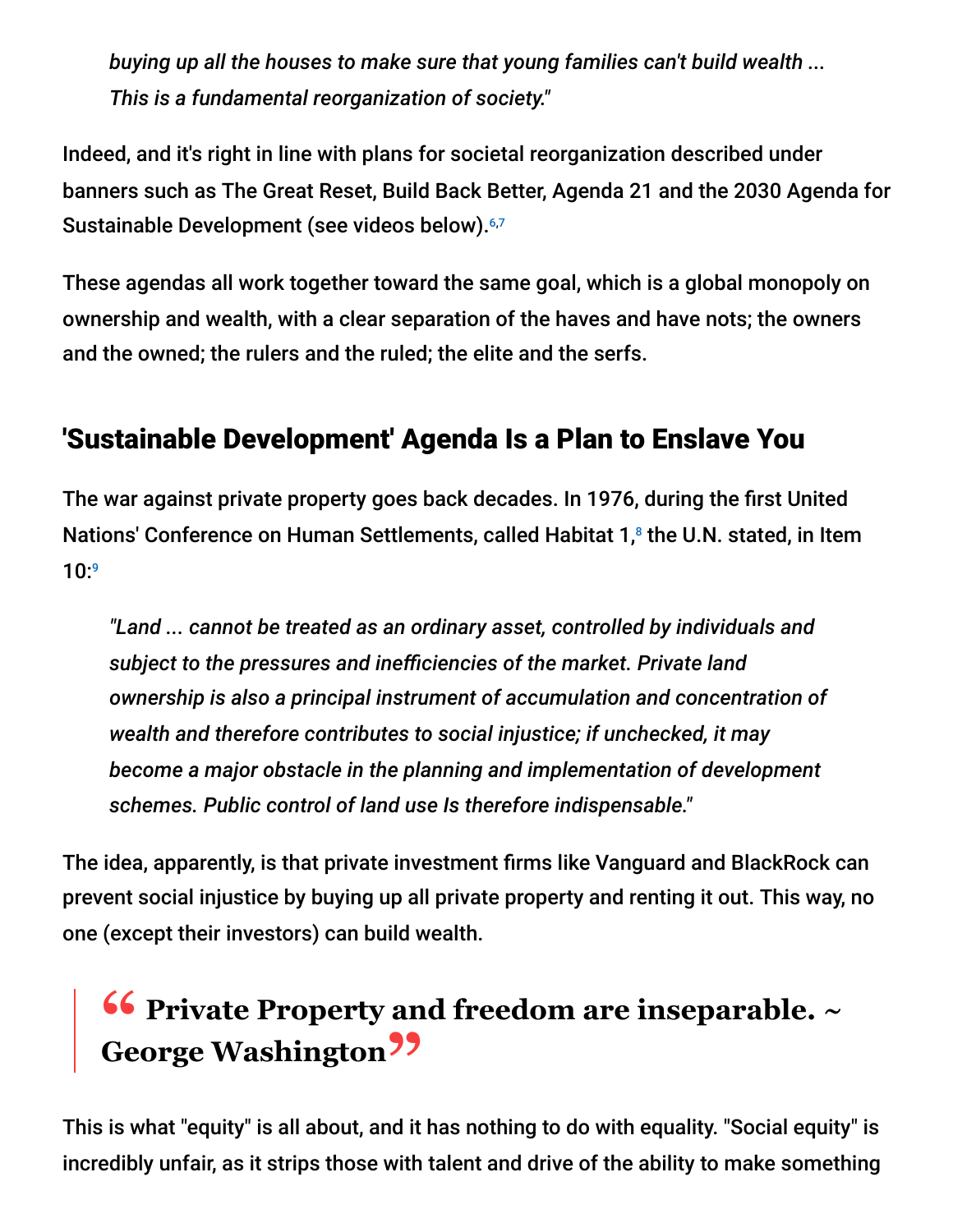out of themselves.

### Private Property and Freedom Are Inseparable

The UN's Human Settlements agenda, Agenda 21 and the 2030 Sustainable Development agenda are in direct conflict with the U.S. Bill of Rights and the founding principles of this country. George Washington declared, "Private Property and freedom are inseparable." Similarly, John Adams stated that "Property must be secure, or liberty cannot exist."

In 1992 at the Earth Summit, under-secretary-general of the Convention on Climate Change and executive director of the UN Environment Program, Maurice Strong, stated that: 10

*"Current lifestyles and consumption patterns of the affluent middle class, involving high meat intake, consumption of large amounts of frozen and convenience foods, use of fossil fuels, appliances, home and workplace airconditioning, and suburban housing, are not sustainable."*

If meat consumption, frozen foods, fossil fuel use, home appliances, air conditioning and single-family homes are "unsustainable," it stands to reason that the goal of any sustainable development scheme is to eliminate all of those things. This is easier done in some countries than in others. As explained by the Cook Country News Herald back in 2012: 11

*"Because Congress does not agree to all these United Nations schemes to steal our property and destroy our economy, they are passed by fiat, executive orders, proclamations, directives and generous grants given to local communities ..."*

In short, the technocratic elite are trying to circumvent the U.S. Constitution and Bill of Rights through various means, such as the effort to make the United Nations and the World Health Organization into global centers of power, with member states being forced to comply with whatever agendas they set, thereby undermining national sovereignty.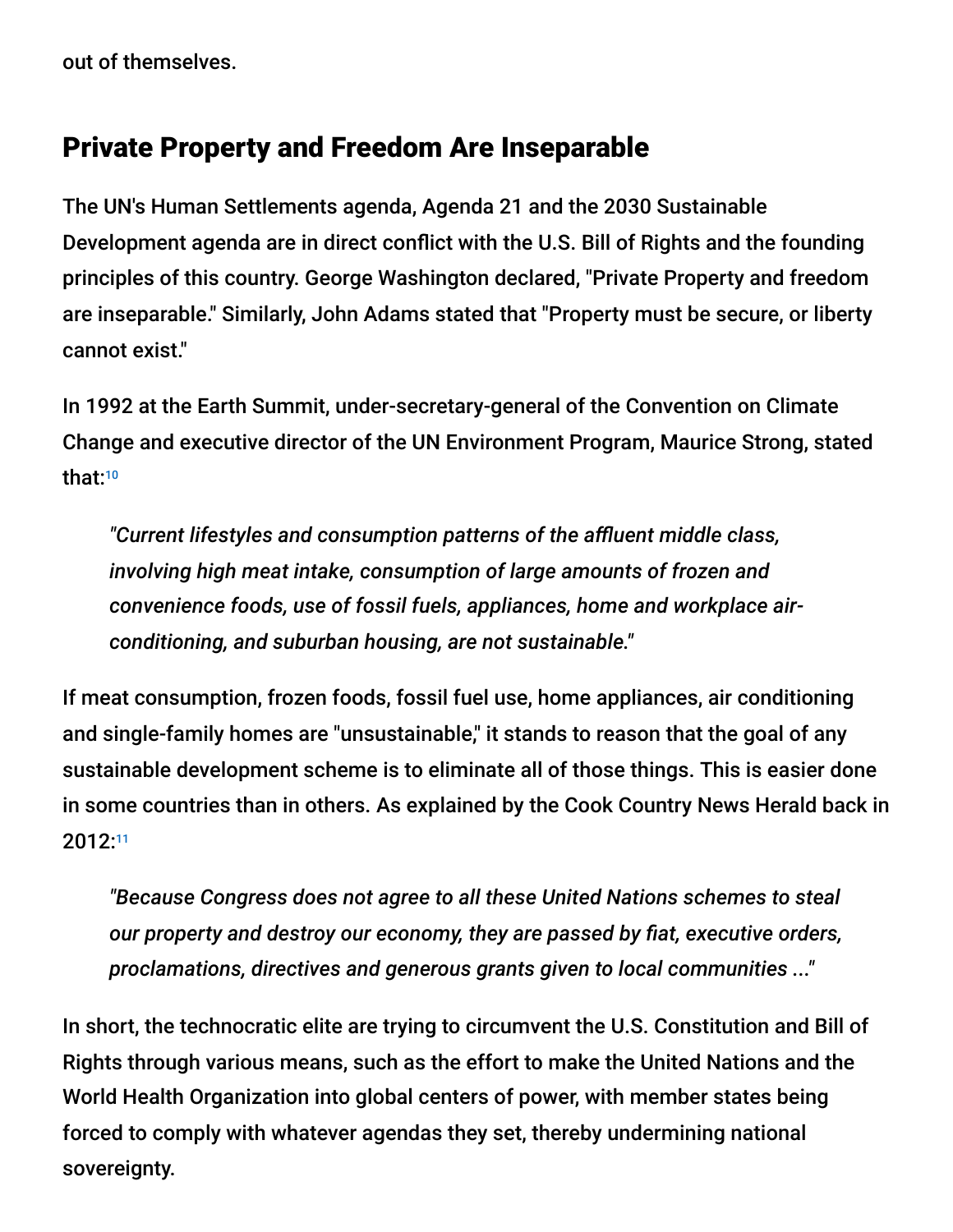As explained in the Agenda 21 video above, Agenda 21 doesn't stop at restricting private home and land ownership. It also includes:

| Seizure of private property                        | Forbidding human access to land                                                                                                                |
|----------------------------------------------------|------------------------------------------------------------------------------------------------------------------------------------------------|
| Relocation of people from rural areas to<br>cities | <b>Additional taxation</b>                                                                                                                     |
| <b>Water use restrictions</b>                      | Restricting the amount of waste you're<br>allowed to produce                                                                                   |
| <b>Forced community involvement</b>                | <b>Manipulation of transportation patterns</b><br>and increasing gas prices to restrict<br>travel $-$ all in the name of "saving the<br>earth" |

In short, the global elite want you to believe that the only way to save the planet is for you to be their slave. It's a tragic ultimate outcome for sure. If they are successful, virtually all of your constitutional rights and freedoms will be eliminated.

## Who Owns the Farmland and Dictates Food Policy?

Private home ownership isn't the only thing threatened by the encroaching monopoly of elitists. Bill Gates is now one of the largest private owners of U.S. farmland, $12$  and he also wields unrivaled power over global food policy, $13$  as detailed in the AGRA Watch report,<sup>14</sup> "The Man Behind the Curtain: The Gates Foundation's Influence on the UN Food Systems Summit."

While Gates is just one man, his clout is significantly leveraged and magnified by the fact that he funds such a large number of companies and organizations that they do his bidding on the sly. When you see long lists of groups, you automatically think there are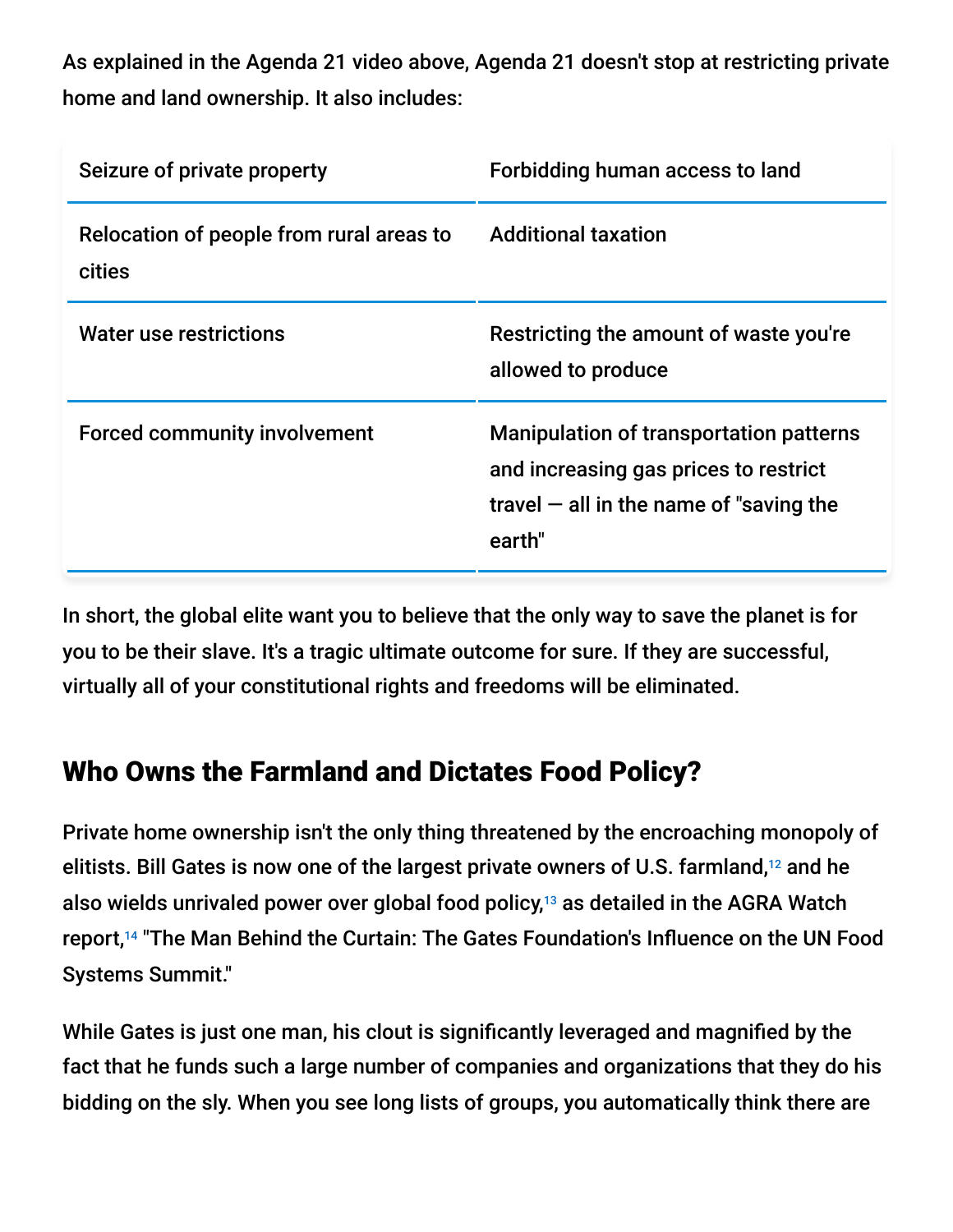many players in the game when, in fact, Gates is the singular thread running through most or all of them.

In its 2014 report,<sup>15</sup> "Three Examples of Problems with Gates Foundation Grants," AGRA Watch highlights why Gates' massive investments in global food production have failed to solve any of the very real problems we face. First and foremost, many of the solutions that he backs are "Band-Aid solutions" that in fact worsen the root problems.

Examples include the funding of the development of genetically engineered (GE) foods designed to be higher in certain nutrients. The problem is that these crops then end up replacing local diversity with just a few GE varieties that don't even take local conditions into account. So, by pushing for "fortified" crop varieties, malnutrition actually deepens, as biodiversity is reduced.

Secondly, "a stubborn focus on yield" is at odds with research showing that low yield or insufficient production is not causing world hunger. "There is ample evidence today that the problem instead is poverty and lack of access, which is deepened by destruction of local food systems and commercialization of food," AGRA Watch notes, adding:

*"Grants by the Gates' Foundation and AGRA continue to focus on yield, priming Africa for a system suited to the needs of the profit-seeking, yield-oriented commercial farmer rather than the peasant or small farmer producing diverse crops for a local community."*

Additional observations can be found in the AGRA Watch article<sup>16</sup> "Philanthrocapitalism: The Gates Foundation's African Programs Are Not Charity," published December 2017, in which philanthrocapitalism is described as "an attempt to use market processes to do good," but which is inherently problematic "as markets are ill-suited to producing socially constructive ends."

Put another way, Gates' brand of philanthropy creates several new problems for each one it solves. Gates is also invested in the synthetic beef industry, and not surprisingly, he's been calling on Western nations to transition to a 100% fake beef diet $^{_{17}}$  — all in the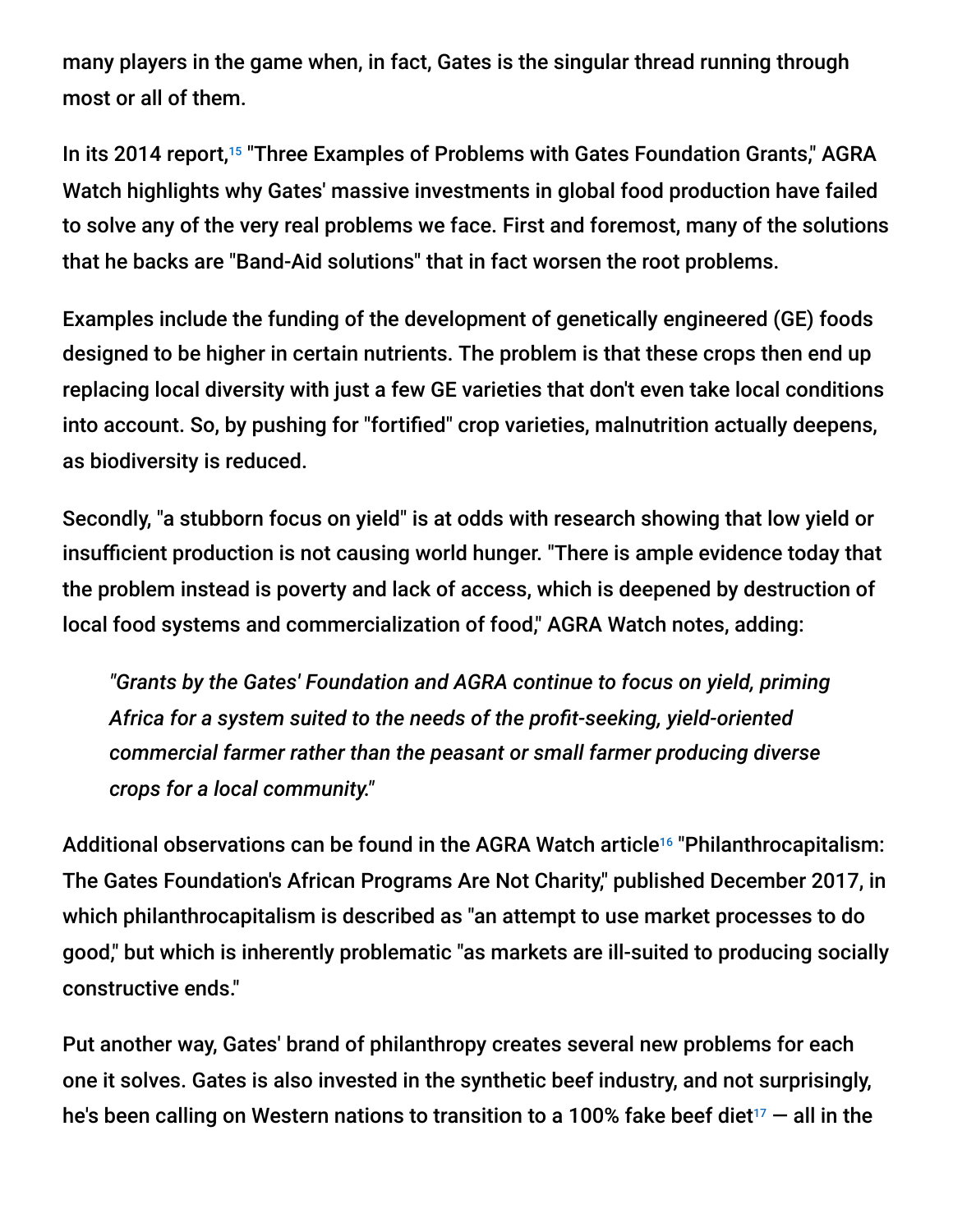name of saving the environment. It's the same argument pushed by Agenda 21 and the rest of the sustainable development schemes.

## Media and Medicine Are Completely Controlled

Mainstream media and the pharmaceutical industry are two other important areas that have been taken over by a monopoly-centered "deep state." Both industries are overwhelmingly owned by BlackRock and Vanguard,<sup>18</sup> so to think the mainstream media will report on the truth is foolhardy to say the least, especially as it pertains to health and medicine. 19

Allopathic medicine, by the way, has been controlled by those in the grip of greed ever since John D. Rockefeller founded the Rockefeller Institute for Medical Research in 1901 and campaigned to eliminate naturopathic medicine, which was the norm, in order to replace it with petroleum-based patented drugs.

Anything that couldn't be patented was abolished and known cures were dismissed as quackery. Rockefeller accomplished this the same way Gates and other technocrats do it today  $-$  through control of the media.

# WHO Treaty Is COVID Wolf in Sheep's Clothing

The WHO's pandemic treaty is perhaps the greatest threat we've faced so far, and will go a long way toward implementing The Great Reset. As I noted in a March 2022 article, 20 the pandemic treaty is a direct threat to a nation's sovereignty to make decisions for itself and its citizens, and will erode democracy everywhere, if enacted.

May 24, 2021, the European Council announced it supported the establishment of an international Pandemic Treaty, under which the WHO would have the power to replace the constitutions of individual nations with its own constitution under the banner of "pandemic prevention, preparedness and response." $^{21}$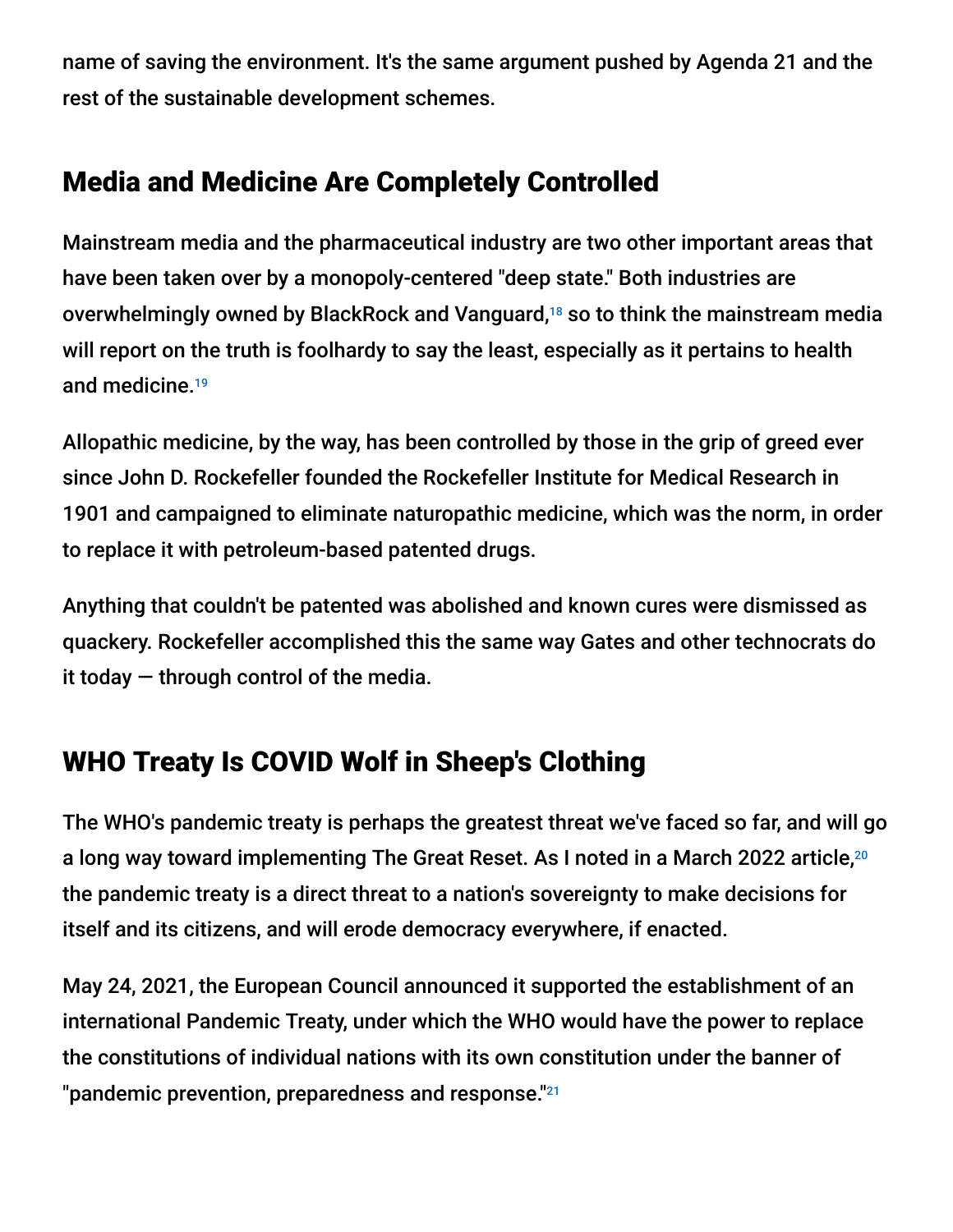March 3, 2022, the Council authorized the opening of negotiations for an international agreement. The infographic below, sourced from the European Council's website, 22 summarizes the process.



There's simply no question that this treaty is part of the globalists' plan to monopolize health systems worldwide, $^{23}$  and a way for them to force mandatory vaccinations, vaccine passports and digital identities on the uncooperative masses.

Any pandemic-related decision the WHO makes would supersede national and state laws. Eventually, all health-related decisions could come under the WHO's jurisdiction, as the stated goals of the treaty include not only future pandemic response but also a stronger framework for health with the WHO as the coordinating authority on global health matters more generally. 24

Director-general of the WHO, Tedros Adhanom Ghebreyesus, has also gone on record stating that his "central priority" as director-general of the WHO is to push the world toward universal health coverage. $^{25}$  As noted by Dr. Peter Breggin, $^{26}$  referring to Ghebreyesus' address to the WHO Executive Committee on January 24, 2022, in which he spelled out his global health plan, "The spirit of Communism can be felt throughout the document."

## WEF: 'World Is Best Managed by Self-Selected Coalition'

The WEF's 2010 "Global Redesign" report $^{27}$  argues that the world is best managed by a self-selected coalition of "stakeholders" — multinational corporations, governments,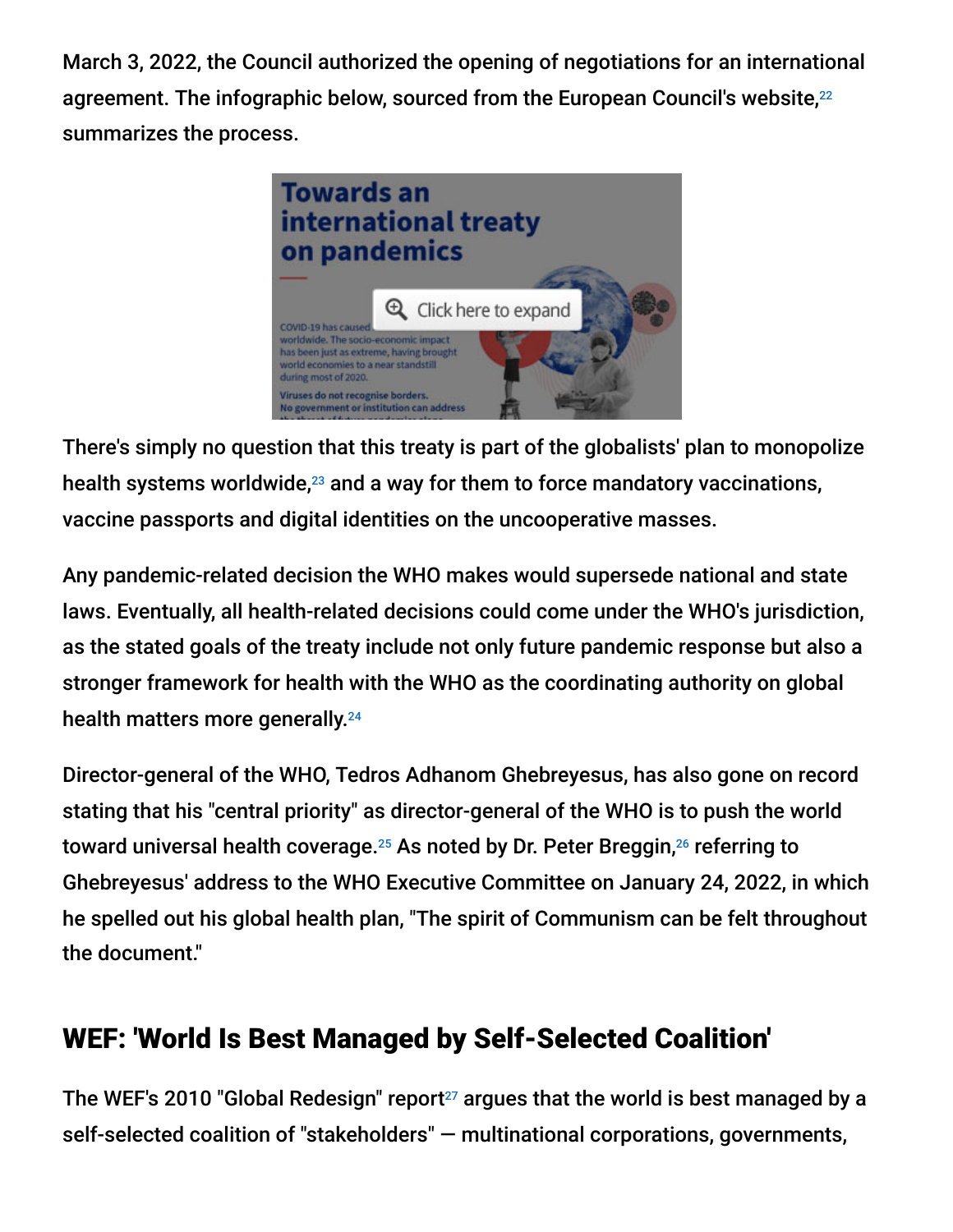international bodies such as the UN and the WHO, and select civil society organizations — that then make decisions on behalf of the global population.

If you look, you'll find that all the globalist agendas, regardless of what they're called, have this aim. They're all working in lockstep to strip power from the people by making elected officials irrelevant. All the power is to be in the hands of a self-selected, selfnominated elite. If you believe they have any intention of doing what's best for the people, it's time to wake up, because you're clearly dreaming.

For well over 100 years, they've done what's best for them, even though their decisions poisoned our food supply, soils, air and water. Even though it destroyed our environment and resulted in unsafe medicines and toxic foods; even though it led to starvation, disease and death.

They've lied, cheated and used every underhanded, immoral and unethical trick in the book. They've coerced, bribed and manipulated at will. They've slowly but surely infiltrated every area of society with the intention of altering it to serve their own ends.

Technology, which is the foundation upon which technocracy rests, has allowed this self-selected group of megalomaniacs to thrive and build their power structure in the shadows. Only now are they starting to really show their true colors, their desire for absolute power and control.

As noted by New American contributor C. Mitchell Shaw,<sup>28</sup> "If you are not paying for the product, then you are the product." YOU and your personal data are the products of Google, Twitter, Facebook and Instagram. These platforms are all selling your personal data for profit. That's the business they're in.

Your data are also fed to artificial intelligence, and algorithms are created to profile and manipulate you. Everything you say and do is being used against you. The end goal of these megalomaniacs is always the same: to make money off you, even if it harms or kills you, and to manipulate you into accepting their proposition to rule over you. This all ends when enough people wake up to what they're doing, and refuse to go along with their program.